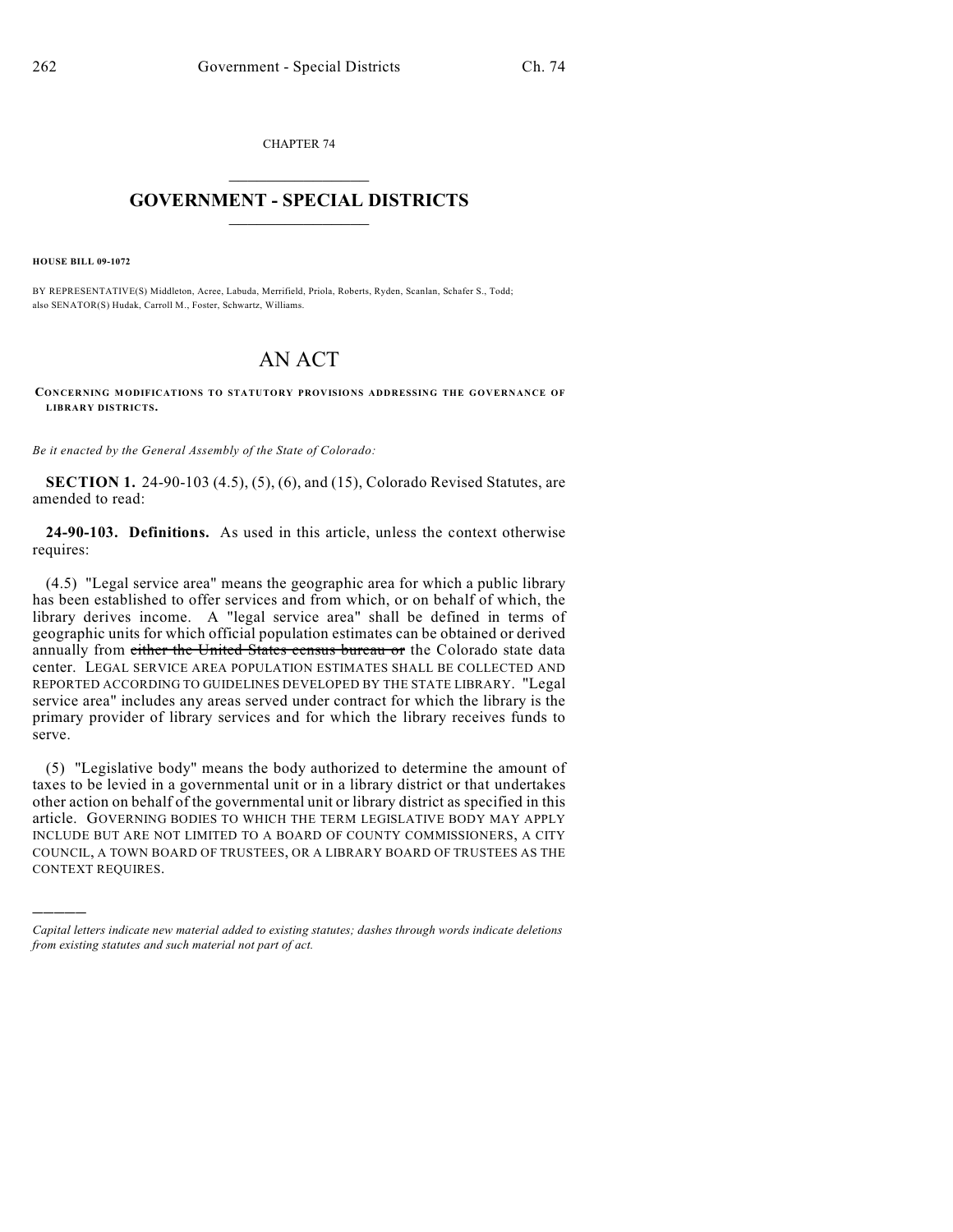(6) "Library district" means a public library established and maintained AS ITS OWN TAXING AUTHORITY by one or more governmental units or parts thereof. A library district shall be a political subdivision of the state.

(15) "Registered elector" OR "ELECTOR" means a person who is registered to vote at general elections in this state.

**SECTION 2.** 24-90-105 (1), Colorado Revised Statutes, is amended BY THE ADDITION OF A NEW PARAGRAPH to read:

**24-90-105. Powers and duties of state librarian.** (1) The state librarian has the following powers and duties with respect to the state library:

(m) TO SERVE AS THE REPOSITORY OF THE BYLAWS AND THE LEGAL SERVICE AREA MAPS OF ALL LIBRARY DISTRICTS WITHIN THE STATE.

**SECTION 3.** 24-90-106.5, Colorado Revised Statutes, is amended to read:

**24-90-106.5. Establishment or removal of a municipal library in an existing** county library or library district. If a municipality is included in the LEGAL service area of an existing county library or library district, public library service shall not be refused or discontinued other than as provided in this article. The municipality may establish its own municipal library only by choosing to do so by means of financial support that does not affect the financial support previously established for the county library or library district; except that the municipality and the county library or library district may, by mutual written agreement, permit a financing method for a municipal library that does affect the financial support previously established for the county library or library district. If establishment of the municipal library is to be funded by any amount of tax levy not previously established by resolution or ordinance nor previously approved by the electors of the municipality, the electors must approve that levy before the municipality can establish the library.

**SECTION 4.** 24-90-107 (2) (a), (2) (e), and (3) (h), Colorado Revised Statutes, are amended to read:

**24-90-107. Method of establishment.** (2) If establishment of a municipal, county, or joint library or a library district is to be by resolution or ordinance, the following procedures shall be followed:

(a) A public hearings HEARING following notice shall be held by those ANY governmental units UNIT forming the public library. Such notice shall set forth the matters to be included in the resolution or ordinance and shall fix a date for the hearing which THAT shall be not less than thirty nor more than sixty days after the date of first publication of such notice.

(e) Upon establishment of a joint library or library district, and after appointment of the library board of trustees, a written agreement between the legislative body of each participating governmental unit and the library board of trustees shall be effected within ninety days, WHICH TIME FRAME MAY BE EXTENDED BY MUTUAL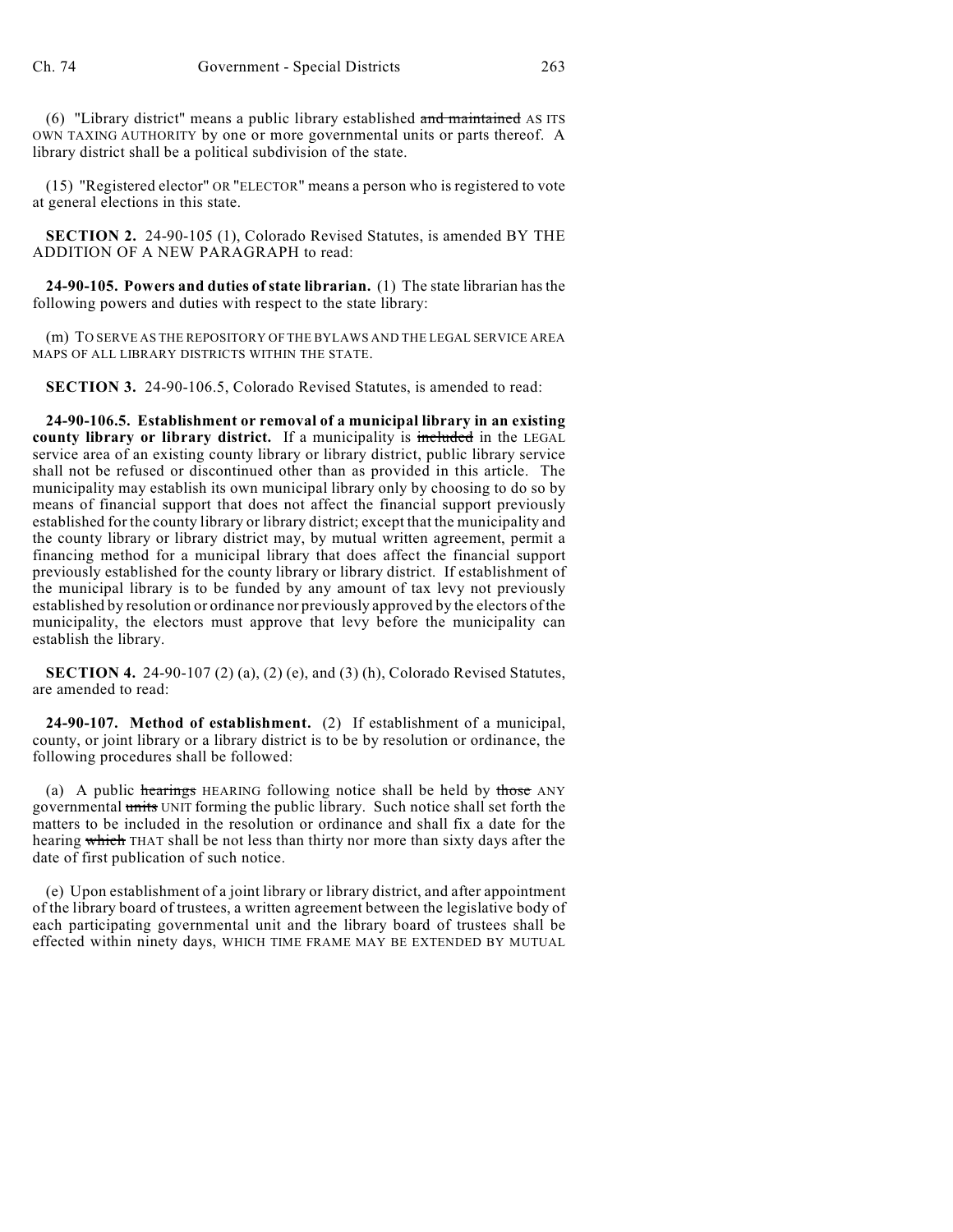AGREEMENT OF THE PARTIES, and shall set forth fully the rights, obligations, and responsibilities, financial and otherwise, of all parties to the agreement, INCLUDING PROVISIONS CONCERNING:

(I) THE TRANSITION FROM THE LIBRARY TO A LIBRARY DISTRICT, SUCH AS OWNERSHIP OF THE LIBRARY'S REAL AND PERSONAL PROPERTY, PERSONNEL, AND THE PROVISION OF ADMINISTRATIVE SERVICES DURING THE TRANSITION;

(II) THE METHOD OF TRUSTEE SELECTION; AND

(III) SUCH OTHER NECESSARY TERMS AND CONDITIONS AS MAY BE DETERMINED BY THE PARTIES.

(3) If establishment of a county or municipal library or a library district is by petition of registered electors, the following procedures shall be followed:

(h) Upon establishment of a library district, and after appointment of the library board of trustees, a written agreement between the legislative body of each participating governmental unit and the library board of trustees shall be effected within ninety days, WHICH TIME FRAME MAY BE EXTENDED BY MUTUAL AGREEMENT OF THE PARTIES, and shall set forth fully the rights, obligations, and responsibilities, financial and otherwise, of all parties to the agreement, INCLUDING PROVISIONS CONCERNING:

(I) THE TRANSITION FROM THE LIBRARY TO A LIBRARY DISTRICT, SUCH AS OWNERSHIP OF THE LIBRARY'S REAL AND PERSONAL PROPERTY, PERSONNEL, AND THE PROVISION OF ADMINISTRATIVE SERVICES DURING THE TRANSITION;

(II) THE METHOD OF TRUSTEE SELECTION; AND

(III) SUCH OTHER NECESSARY TERMS AND CONDITIONS AS MAY BE DETERMINED BY THE PARTIES.

**SECTION 5.** 24-90-108 (2) (c), Colorado Revised Statutes, is amended to read:

**24-90-108. Board of trustees of public libraries.** (2) (c) In library districts, the legislative body of each participating governmental unit shall appoint two of its members to a committee that shall appoint the initial board of trustees. In a library district established by only one governmental unit, the legislative body of the governmental unit shall decide the number of ITS members to be appointed to the committee formed to appoint the initial board of trustees in accordance with the requirements of this paragraph (c). IN A LIBRARY DISTRICT ESTABLISHED BY MORE THAN ONE GOVERNMENTAL UNIT, THE LEGISLATIVE BODY OF EACH PARTICIPATING GOVERNMENTAL UNIT SHALL APPOINT TWO OF ITS MEMBERS TO A COMMITTEE THAT SHALL APPOINT THE INITIAL BOARD OF TRUSTEES. Thereafter, any such legislative body OR BODIES may either continue such a committee or delegate to the board of trustees of the library district the authority to recommend new trustees. Trustee appointments shall be ratified by a two-thirds majority of the legislative body; except that the failure of a legislative body to act within sixty days upon a recommendation shall be considered a ratification of such appointment.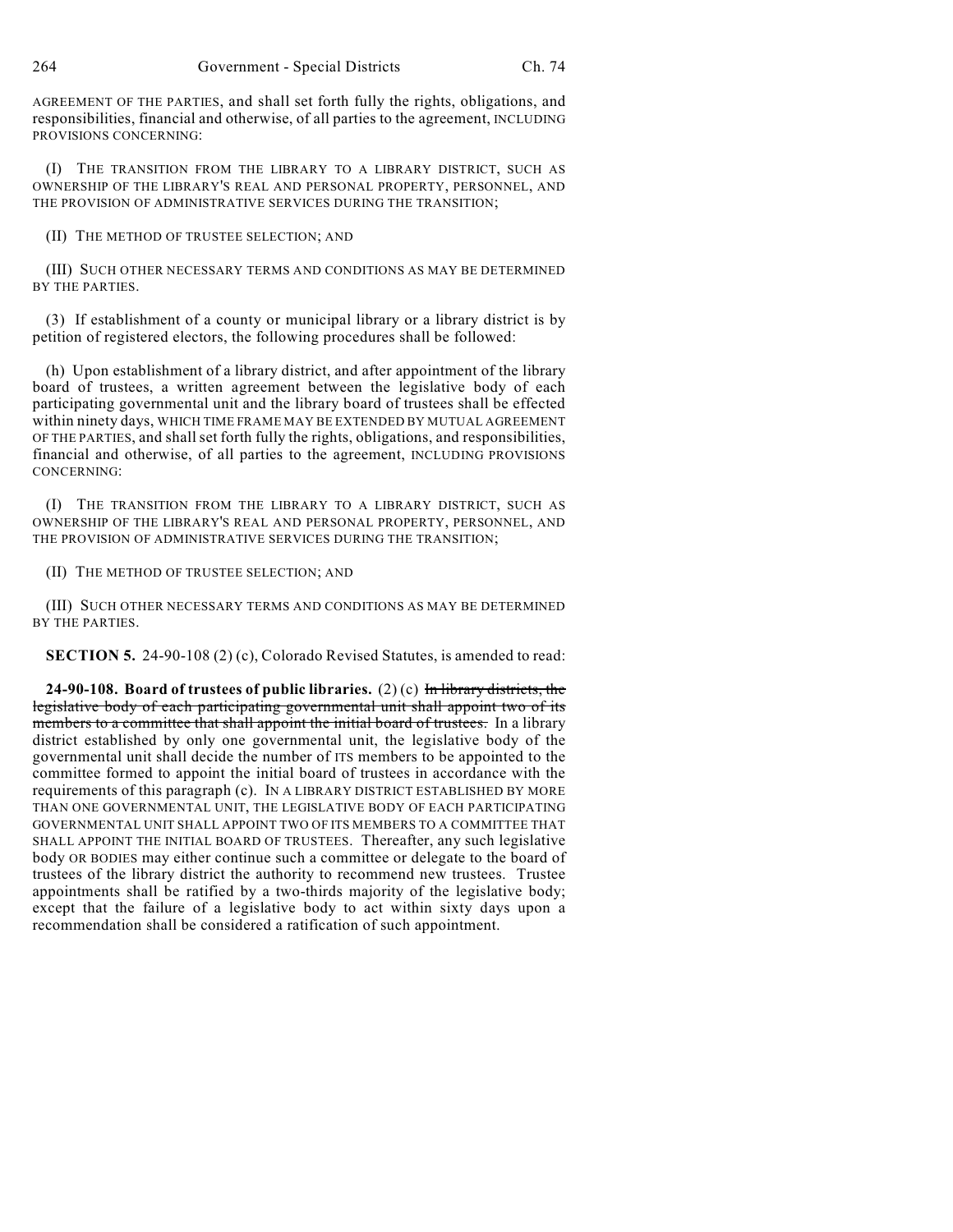**SECTION 6.** 24-90-109 (1) (a), (1) (b), (1) (c), (1) (d), (1) (m), (1) (o), (1) (q), (2), and (4), Colorado Revised Statutes, are amended, and the said 24-90-109 (1) is further amended BY THE ADDITION OF A NEW PARAGRAPH, to read:

**24-90-109. Powers and duties of board of trustees.** (1) The board of trustees shall:

(a) Adopt such bylaws, rules, and regulations for its own guidance and POLICIES for the government GOVERNANCE of the library as it deems expedient. The bylaws shall include, but not be limited to, provisions for the definition of good cause to be applied in the removal of a trustee pursuant to section 24-90-108 (5); designation of those officers to be appointed or elected and the manner of such appointment or election; rules and regulations for the conducting of meetings; rules for public participation in meetings; and procedures for amending the bylaws. The bylaws of a library district shall further provide for the length and number of terms of board members. A copy of the bylaws shall be filed with the legislative body of each participating governmental unit AND THE STATE LIBRARY IN ACCORDANCE WITH SECTION 24-90-105 (1) (m).

(b) Have supervision, care, and custody of all property of the library, including rooms or buildings constructed, leased, or set apart therefor;

Employ a *librarian* DIRECTOR and, upon the *librarian's* DIRECTOR'S recommendation, employ such other employees as may be necessary. **prescribe their** duties, and fix their compensation; THE DUTIES OF THE DIRECTOR SHALL INCLUDE, BUT NOT BE LIMITED TO:

(I) IMPLEMENTING THE POLICIES ADOPTED BY THE BOARD OF TRUSTEES PURSUANT TO PARAGRAPH (a) OF SUBSECTION (1) OF THIS SECTION;

(II) RECOMMENDING INDIVIDUALS FOR EMPLOYMENT BY THE BOARD OF TRUSTEES; AND

(III) PERFORMING ALL OTHER ACTS NECESSARY FOR THE ORDERLY AND EFFICIENT MANAGEMENT AND CONTROL OF THE LIBRARY.

(d) Submit annually a budget as required by law and certify to the legislative body of the governmental unit which OR UNITS THAT the library serves the sums AMOUNT OF THE MILL LEVY necessary to maintain and operate the library during the ensuing year;

(m) Authorize ADOPT A POLICY FOR the purchase of library materials and equipment on the recommendation of the librarian;

(o) Do all other acts necessary for the orderly and efficient management and control of the library;

(p.5) MAINTAIN A CURRENT, ACCURATE MAP OF THE LEGAL SERVICE AREA AND PROVIDE FOR SUCH MAP TO BE ON FILE WITH THE STATE LIBRARY;

(q) Receive the true and correct copies of all school district collective bargaining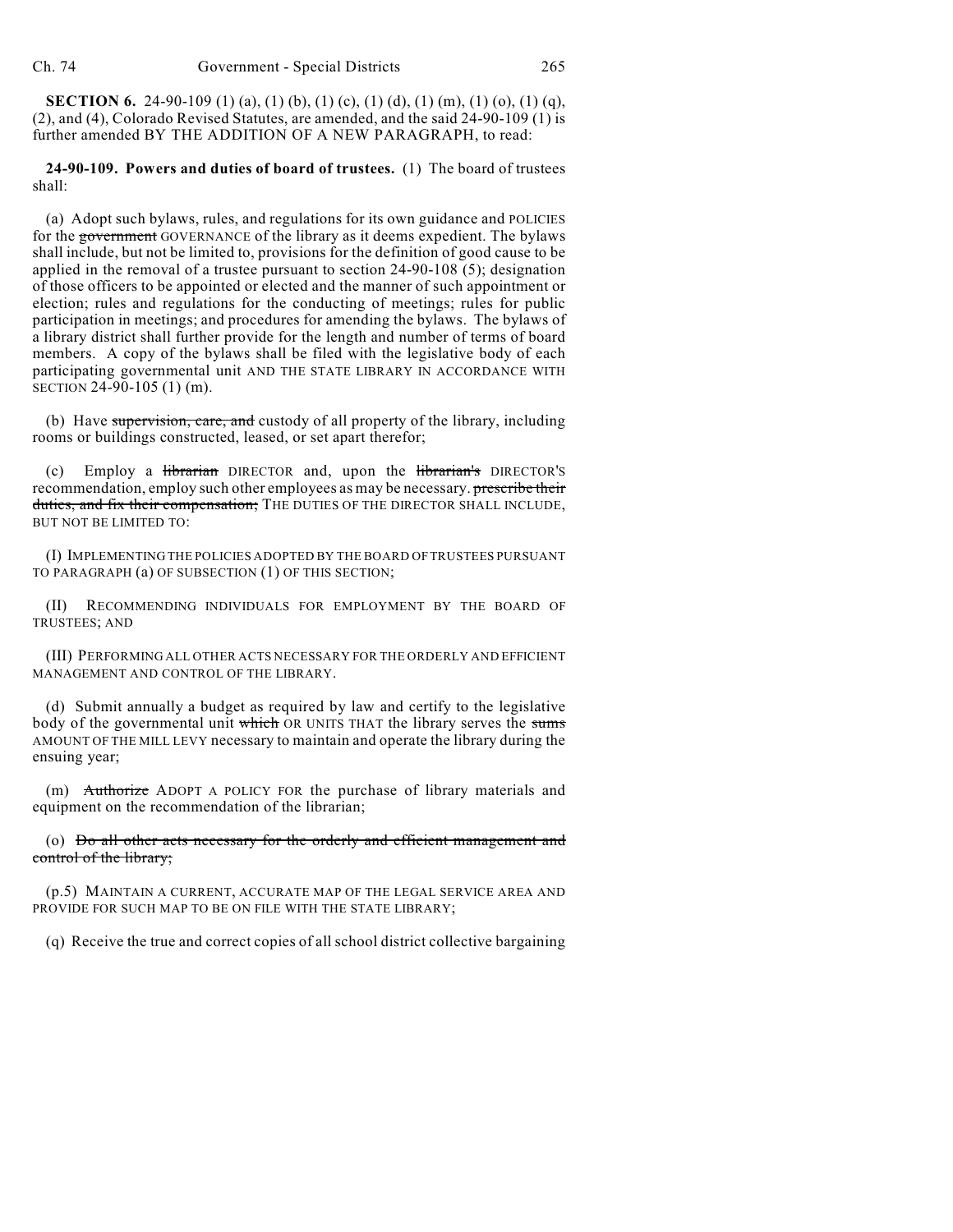agreements submitted pursuant to the "Colorado School Collective Bargaining Agreement Sunshine Act", section 22-32-109.4, C.R.S., and create a AN ELECTRONIC OR PHYSICAL repository for all of said current collective bargaining agreements at the library that is available to the public for inspection during regular business hours in a convenient and identified location.

(2) At the close of each calendar year, the board of trustees of every public library shall make a report to the legislative body or bodies of the appropriate governmental unit or units OF THE TOWN OR CITY, IN THE CASE OF A MUNICIPAL LIBRARY OR LIBRARY DISTRICT FORMED BY A MUNICIPALITY, OR THE BOARD OF COUNTY COMMISSIONERS OF EACH COUNTY HAVING TERRITORY WITHIN THE LEGAL SERVICE AREA, IN THE CASE OF A COUNTY LIBRARY OR LIBRARY DISTRICT, showing the condition of its trust during the year, the sums of money expended, and the purposes of the expenditures and such otherstatistics and information as the board of trustees deems to be of public interest.

(4) In addition to the powers and duties of a board of trustees specified in subsection (1) of this section, the board of trustees of a school district supported public library, municipal library, county library, or a library district shall have the authority to request of the board of education in the case of a school district supported public library, the legislative body of the city or town in the case of a municipal library, or the board of county commissioners in the case of a county library or library district that an election be held to alter the maximum tax levied to support the school district supported public library, municipal library, county library, or library district pursuant to section 24-90-112 (1) (b) (III), IN WHICH CASE SUCH BOARD OF EDUCATION, LEGISLATIVE BODY, OR BOARD OF COUNTY COMMISSIONERS SHALL CAUSE THE VOTE TO BE HELD. For purposes of this subsection (4), "school district supported public library" means any library solely established and maintained by a school district for which such school district began levying a tax before the enactment of the "Colorado Library Law" on July 1, 1979. For all other purposes under this article, a school district supported public library shall be deemed a public library.

**SECTION 7.** 24-90-112 (1) (b) (III), (2) (a), and (2) (c), Colorado Revised Statutes, are amended to read:

**24-90-112. Tax support - elections.** (1) (b) (III) Notwithstanding the authorization contained in paragraph (a) of this subsection (1) and in addition to the provisions of subparagraph (I) of this paragraph (b), upon request of the board of trustees of the municipal or county library or the library district, or upon resolution of the legislative body of the city or town by its own initiative in the case of a municipal library, of the board of education of the school district by its own initiative in the case of a school district supported public library, or of the board of county commissioners by its own initiative in the case of a county library or library district, the legislative body of the city or town, the board of education of the school district, or the board of county commissioners shall submit CAUSE TO BE SUBMITTED to a vote of the registered electors residing within the library's legal service area a proposition containing the desired maximum tax levy specified in the request or resolution.

(2) (a) The treasurer of the governmental unit in which such library is located or,